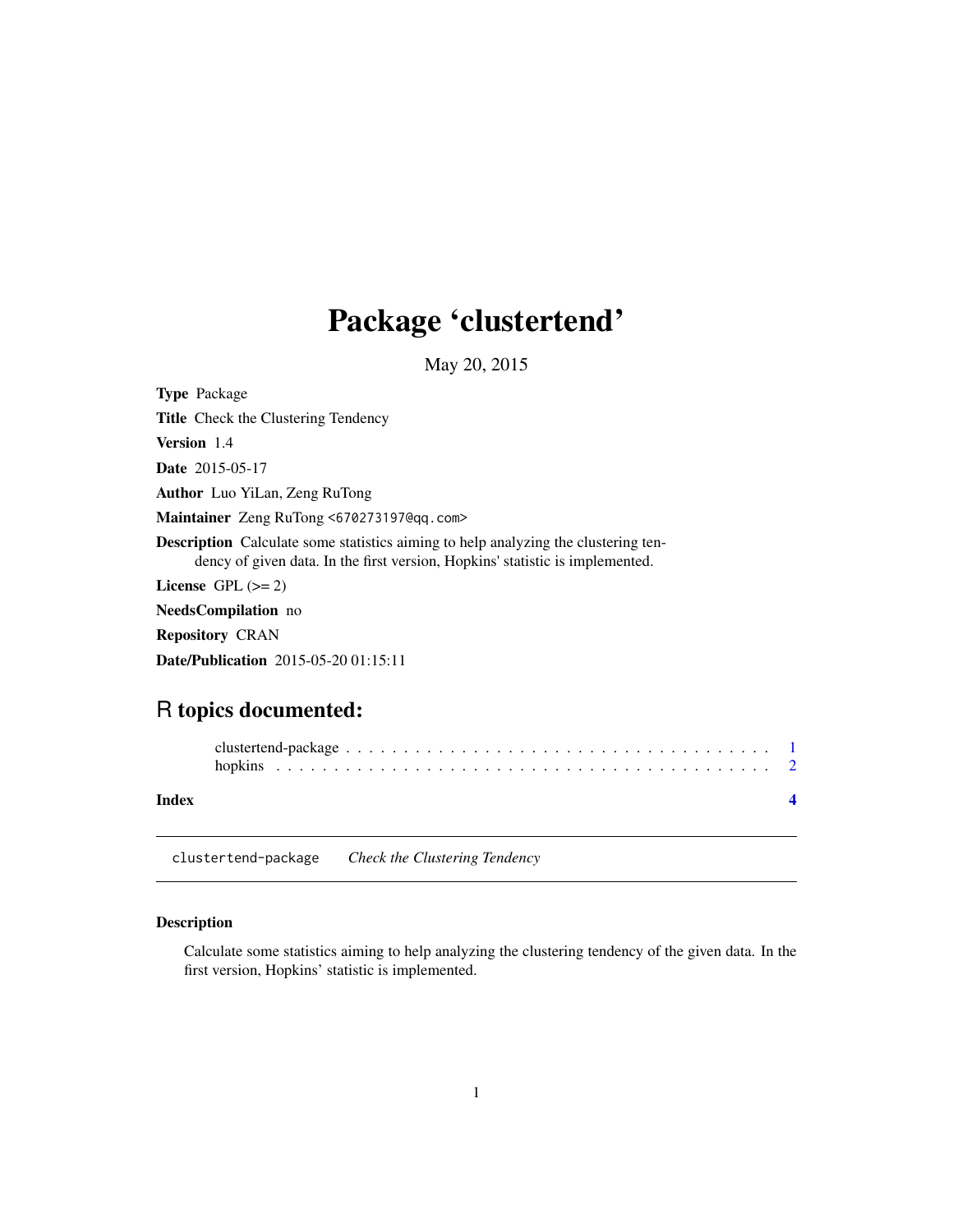## <span id="page-1-0"></span>Details

| Package: | clustertend |
|----------|-------------|
| Type:    | Package     |
| Version: | 1.4         |
| Date:    | 2015-05-17  |
| License: | $GPL (= 2)$ |

Preprocess your data into a dataframe or matrix form. Then several statistics about clustering tendency can be calculated. In the fisrt version, we only provided calculating function of Hopkins' statistic.

#### Author(s)

Luo YiLan, Zeng RuTong

Maintainer: Zeng RuTong <670273197@qq.com>

### References

Lawson, R.G. and Jurs, P.C.(1990) New index for clustering tendency and its application to chemical problems. Journal of Chemical Information and Computer Sciences. (Journal of Chemical Information and Computer Sciences, 1990, 30(1):36-41)

#### Examples

x<-matrix(runif(200,1,100),50,4); hopkins(x,n=10)

hopkins *Calculate the Hopkins' statistic*

#### Description

Calculate the Hopkins' statistic of given data. 'n' can be set to see whether this statistic converges.

#### Usage

```
hopkins(data, n, byrow = F, header = F)
```
#### Arguments

| data   | a data frame or a matrix of the sample                                                                                                  |
|--------|-----------------------------------------------------------------------------------------------------------------------------------------|
| n      | an integer, the number of points selected from sample space which is also the<br>number of points selected from the given sample (data) |
| byrow  | logical. If FALSE (the default) the variables is taken by columns, otherwise the<br>variables is taken by rows.                         |
| header | logical. If FALSE (the default) the first column (or row) will be deleted in the<br>calculation                                         |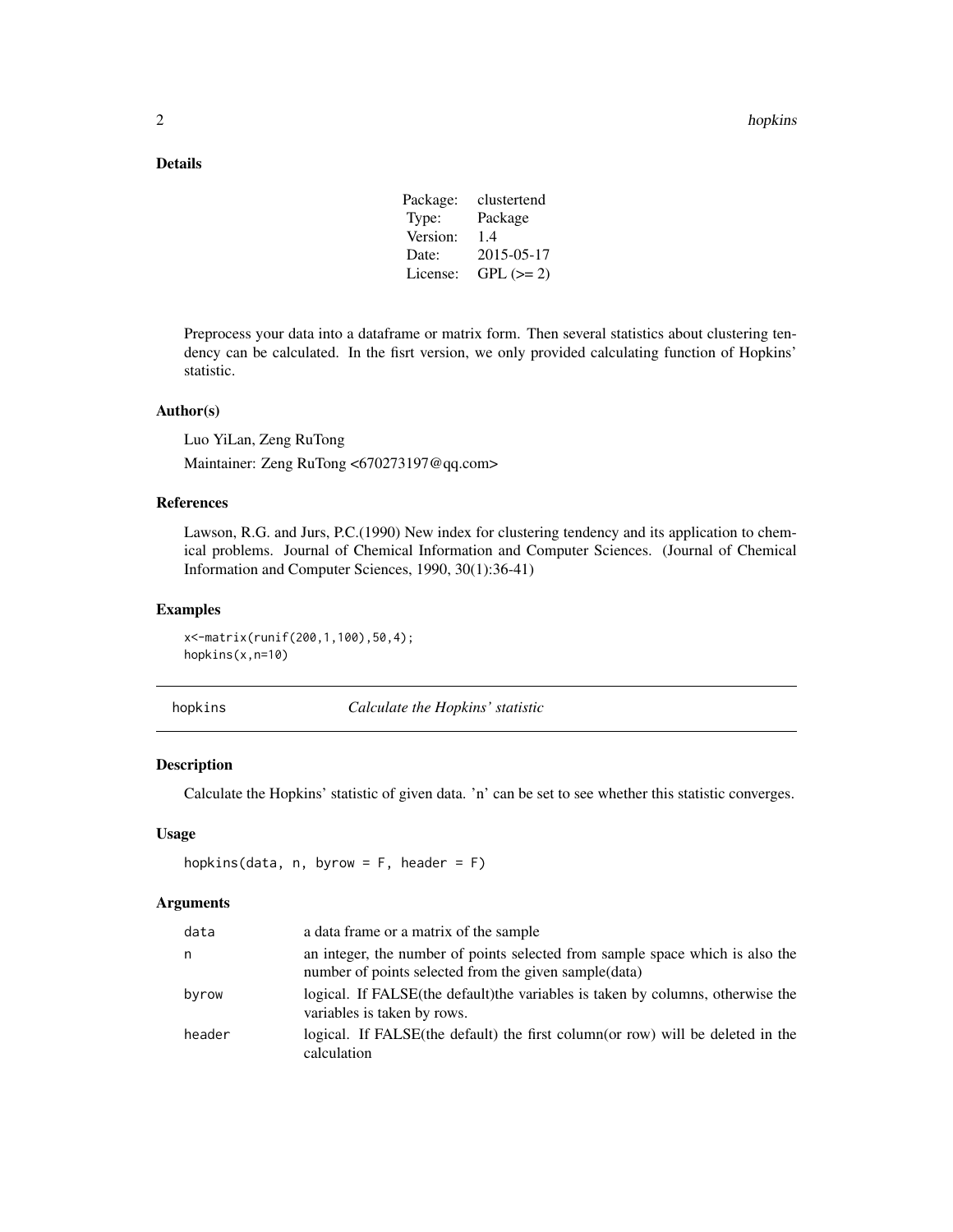#### hopkins 3

# Details

Sample data must be preprocessed into dataframe or matrix form before given as the value of parameter "data".

#### Value

the number of Hopkins' statistic will be shown in the CW.

#### Author(s)

Luo YiLan, Zeng RuTong 670273197@qq.com

### References

Lawson, R.G. and Jurs, P.C.(1990) New index for clustering tendency and its application to chemical problems. Journal of Chemical Information and Computer Sciences. (Journal of Chemical Information and Computer Sciences, 1990, 30(1):36-41)

#### Examples

```
x<-matrix(runif(200,1,100),50,4);
hopkins(x,n=10)
```